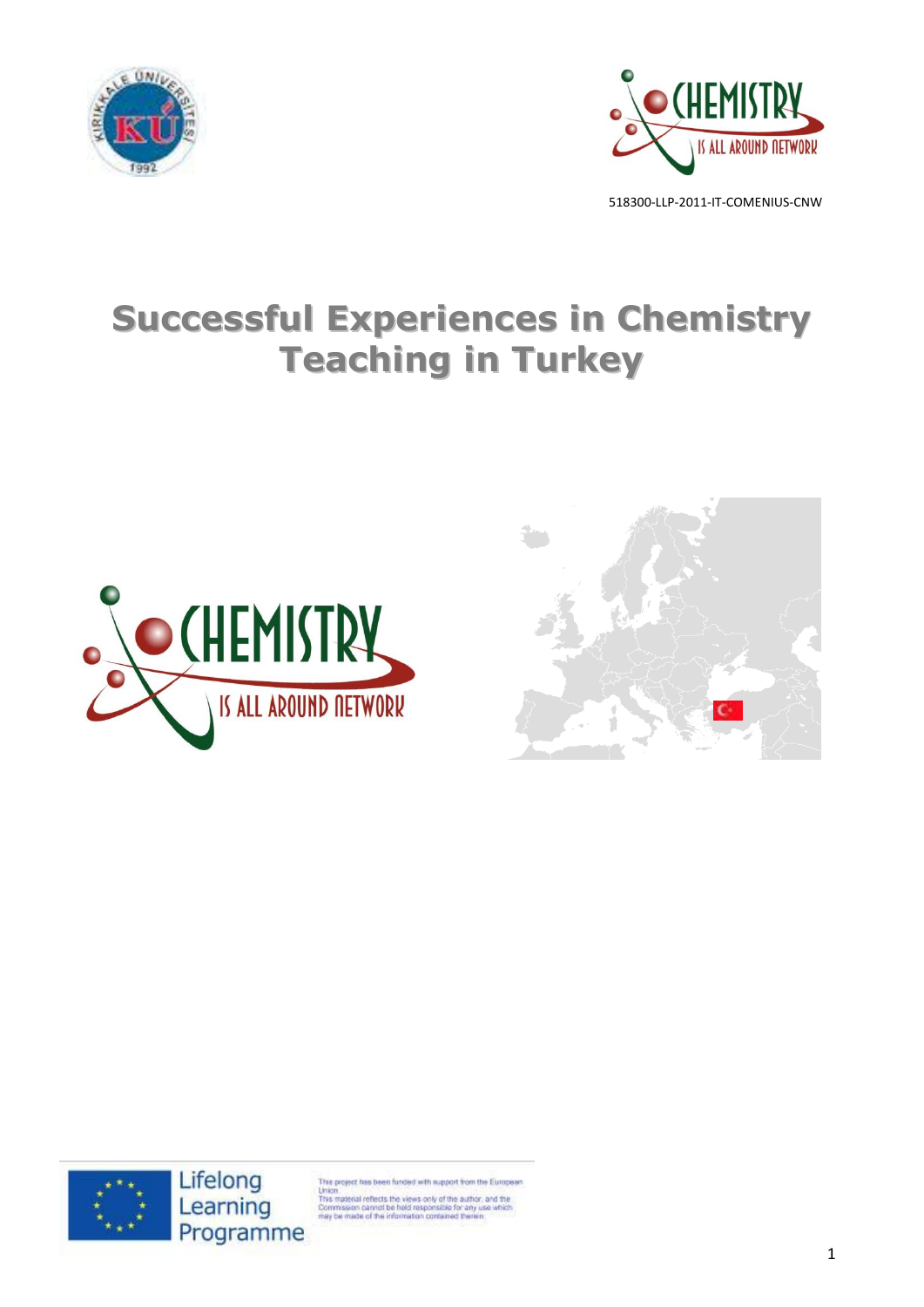



# **SUCCESSFUL EXPERIENCES IN CHEMISTRY TEACHING IN TURKEY**

**Murat Demirbaş\* , Mustafa Bayrakcı\*\*, Hüseyin Miraç Pektaş\*, Ömer Faruk Şen\***

**Kırıkkale University Education Faculty, [muratde71@hotmail.com](mailto:muratde71@hotmail.com)** \*Sakarya University Education Faculty, [mustafabayrakci@hotmail.com](mailto:mustafabayrakci@hotmail.com)

#### **Abstract**

*To create a student profile who is scientific literacy are one of the most common thing for many countries. Because of this reason, each country develop teaching program for them. Science teaching program is prior of them. Thanks to this science teaching which will be given an importance is given on scientific teaching, analyzing scientific knowledge and being a scientific literacy. Countries make some regulations according to their evaluation meetings. In 2000s, science teaching program was developed as taking base of constructivist approach. Then, some regulations were made according to this approach. In addition to this, some important changes were done in the program of science teaching in 2005. The first change was the changed name of the course. The name of the course was changed as Science and Technology. In 2013, science teaching program in middle school degree were revised. In these changes, argumentation and inquiry were taken as fundamental elements. In addition to this, studies and changed teaching programs which are based on constructivist approach were also seen high schools. Maintaining effective teaching programs is depend on Because of this reason, it is seen that teacher candidates take many pedagogic courses in their school years. With the help of these practices, teacher candidates are prepared to teaching environments. Moreover, it is necessary for taking education about new teaching approaches. When studies are examined, a benefit can be provided when teacher use methods problem based, project based, analogy, concept cartoon and technology effectively. Using these methods can provide benefit students' success, interest and motivation.*

*Growing individuals who can follow the rapid knowledge and changes is a necessity in our age. When the literature which is related to nature of science is examined, what scientific knowledge and how it occurs became an important issue. So, practices which are related to new approaches can be done in teaching environment.*

#### **1.Introduction**

It is seen that there are many studies which are related to science education. As examining the results of these studies, teachers and students can get knowledge about what kind of practices in teaching environment can be applied.

In below, some title and contents of some journals which are published in Turkey are given:

"Türk Fen Eğitimi Dergisi" (TÜFED): it published via internet a free journal one time in a year and every volume consists of two issues. Target group of the journal is science educators and students, teachers, individuals and instructions who serve products to education sector in the journal, scientific studies are published for target group the language of the journal is English and Turkish. [\(www.tused.org\)](http://www.tused.org/)

Eurasian Journal of Educational Research (EJER), is peer-reviewed journal published by Anı Publisher in order to contribute to science development with discussion of new ideas, information, innovations. Journal of the content is quality and continuous to cover all the sub-disciplines of education. The journal began own broadcast life when first number was published in March, 2002. [\(http://www.ejer.com.tr/\)](http://www.ejer.com.tr/).

TOJET, is international, interested in education technology and nonprofit electronic journal that is published four times (January, April, July and October) in a year. Presented article and research papers are published after evaluated by the editorial board. TOJET is indexed by international broadcaster: ERIC, British

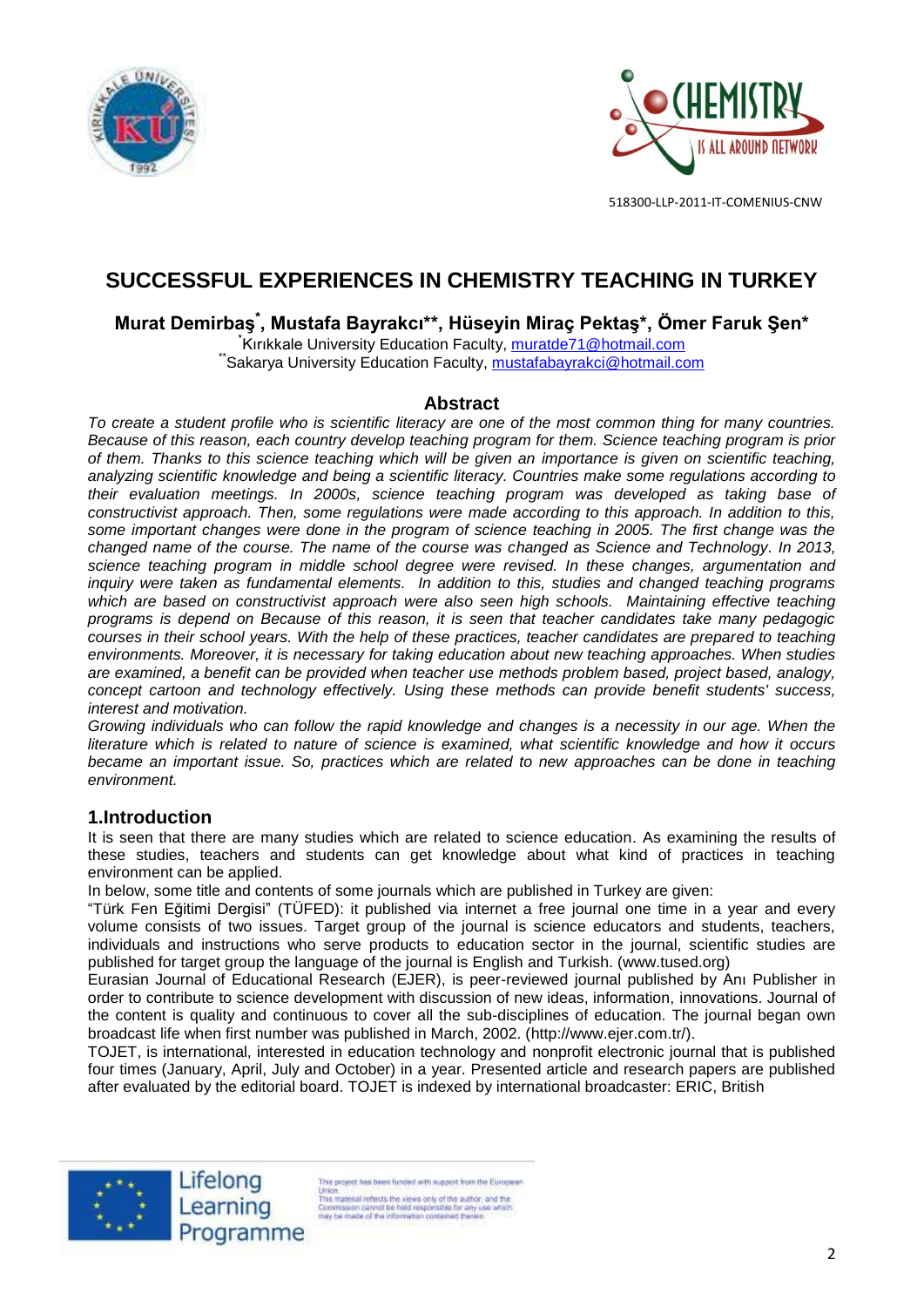



Education Index, Australian Educational Index, EBSCO ONLINE and EBSCO CD ROM Database [\(www.tojet.net\)](http://www.tojet.net/).

Theory and Practice of Educational Sciences (Kuram ve Uygulamada Eğitim Bilimleri - KUYEB), is peerreviewed journal published two times (May and November) in a year. KUYEB contain all areas of education related empirical/empirical research, reviews, the most recent literature studies, meta-analysis studies, model proposals, case presentations, discussions and other original writings. Studies full text or summary take place in EBSCO and indexed by Contents Pages in Education, Educational Research Abstracts Online [\(www.edam.com.tr/kuyeb.asp\)](http://www.edam.com.tr/kuyeb.asp).

İlköğretim-online (İOO) is international, interested in education technology and nonprofit electronic journal that has been published four times (January, April, July and October) in a year since January, 2002.IOO is an electronic journal, is only available on the internet. In addition, there is no printing. For now, access is free. İOO accept all areas of educational studies related with elementary education for publication. İOO aims to contribute production of knowledge about this field and disseminate the studies about the knowledge, theories, teaching qualifications, and any instructional design and technology about elementary education in disciplinary and / or interdisciplinary approach to education in Turkey [\(http://www.ilkogretim-online.org.tr\)](http://www.ilkogretim-online.org.tr/).

In Vitamin's SüperVitt and MaksiVitt packets contain unlimited description of the subject, screen tests, English, Mathematics and technology course descriptions, preparation exams and rich content. These are very useful for Vitamin's students, with these contents, they can study their lesson with pleasure and this content provides permanent learning. Vitamin contains that in elementary education ; Mathematics, Science and Technology, Social Studies, Turkish, Ataturk's Prenciplesand and Revolutionary History, in high school; Physics, Chemistry, Biology, Mathematics, Geometry, Grammar and expression, History, Geography and English. ([www.vitaminegitim.com](http://www.vitaminegitim.com/))

#### **2. Students' basic capability and progress in chemistry education**

When we examine the 2013 chemistry course general teaching aims in Turkey, it is aimed that chemistry literate person do following situations [1];

- 1) Students gain chemistry course's basic concepts, principles, modals, theories, law and skills. They can use this information for expressing to events in daily life, person health, industry and environment problems.
- 2) They can improve to manner for distinguishing the positive and negative side of human life. Besides, they evaluate to these aspect of human health, community, environment and life quality.
- 3) 3- Chemistry science and scientific knowledge the development process and understands; examines the factors that influence this process.
- 4) 4- Students are solutioned of data that are obtained with experiences; thanks to using information technology, this data are regulated, served and shared how with appropriate language of chemistry by students.

#### **3. Examples of successful experiences**

#### **3.1 Experience**

When we look that high school chemistry curriculum in 2013, Chemistry of Secondary Curriculum has consist both levels; basic Level and advanced stages which are prepared for 9. And 10. Grades firstly, 11. And 12. grades secondly. In basic level chemistry curriculum is provided that related to the everyday life of the individual however the details of a chemistry-free culture content for imparting. In advanced chemistry curriculum rich content is located that based on the chemistry of individuals drawn to occupations with the assumption that infrastructure concepts, principles, theories, laws and math-based applications.

In fundamental level, it is expected from students that gain some goals about scientific literacy as general, chemistry literacy as special. These goals are divided into subcategories, called as scientific "process skills" and "life skills". Chemistry course's learning- teaching methods accept to learning as special to person, having some common meaning structures between persons and affected from social environment. In the



is project has been funded with support from the European Union.<br>
This material reflects the views only of the author, and the<br>
This material reflects the views only of the author.<br>
Commission cannot be hisld responsible for any use which<br>
may be made of the information contained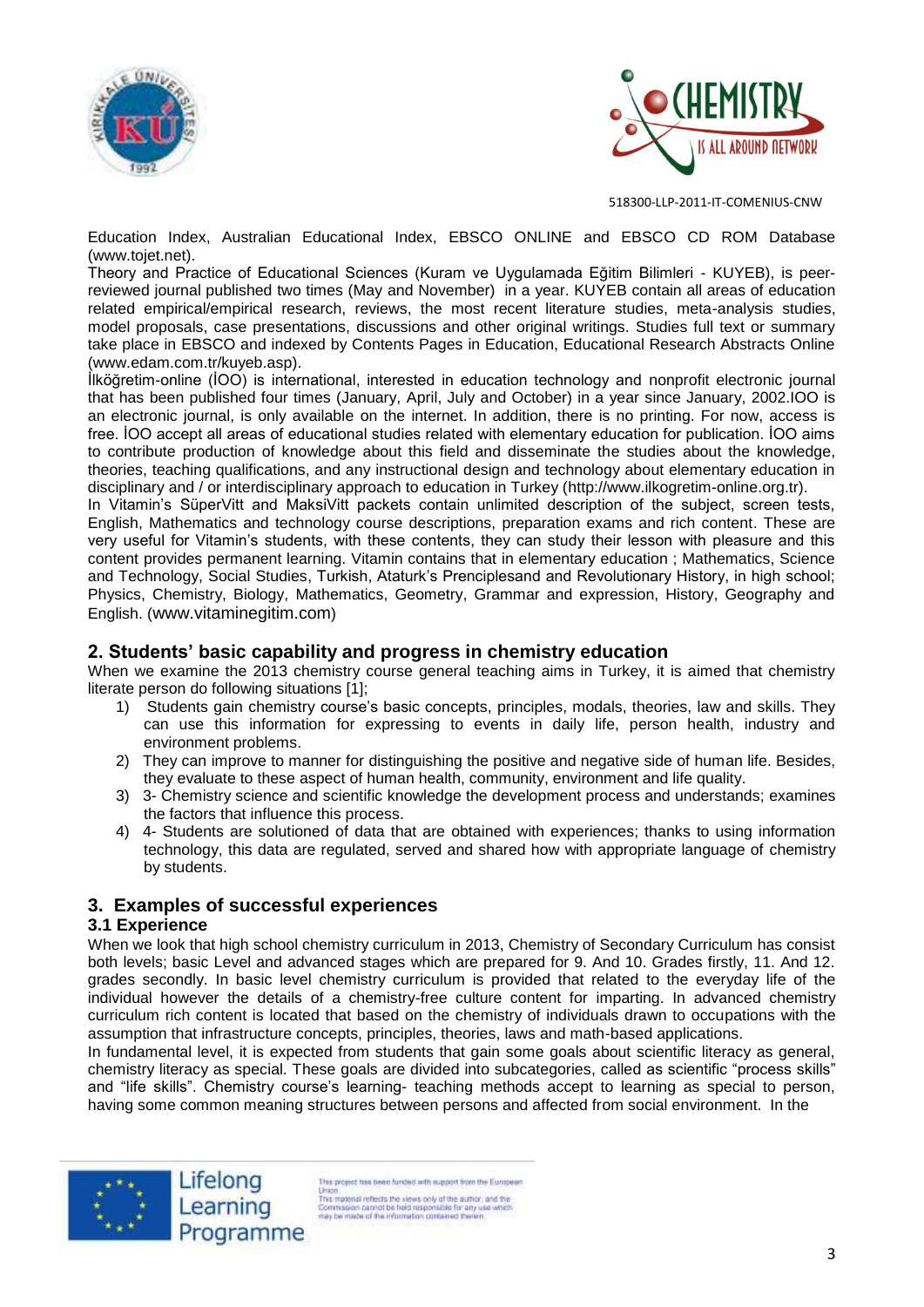



direction of this basic approach, teacher should arrange and conduct to learning - teaching methods in environment which environment enriched with tangible materials. For students who need to special education, basic level chemistry course teaching program should be assumed as supplementary resource. For that purpose, taking notice of every student's academic, intellectual, social, physical capacities, individualized education program (IEP) should be prepared [1].

In advanced level chemistry course teaching program foresee to observing students' learning process and evaluating to gained knowledge and skills with assessment and evaluation studies. İf it requires, this learning activities will be changed. Evaluation studies to be held should be conducted simultaneously with course's aim- goals and teaching activities. In assessment and evaluations, it will be important that identification of students analytical thinking skills and observing of improvement. Together using of different instruments in evaluating student's achievement is important. It is offered that using the every instrument for the purpose of evaluating students' knowledge, skill and attitude [1].

Effective conducting of teaching programs depends on teacher candidates and teachers to know and implement skills about constructivist teaching methods. In this respect, it was grasped that teacher candidates took a lot of pedagogic content courses during the undergraduate learning. Teacher candidates get ready to teaching environment with committed applications. In addition to this, teachers should be informed and have education about the new teaching methods.

Using teaching technologies effectively by teachers is very important, because of that boost course's performance, learning result's quality, students' achievement, concern and motivation towards to course. It is determined that teachers who use teaching technologies, hold positive findings [2]. Multimedia supported course environment is important in chemistry teaching. Occurring of chemical events at a level of molecular complicates to chemistry teaching. A lot of students have difficulties in forming intellectual models when chemical process happens in a level of microscopic [3]. For this reason, a lot of research in chemistry education is stressed that use animations for improving intellectual models about abstract chemical formation, arranging misconceptions and smoothing to concept learning [4]. SEBIT who is founded by MEB for boost educational quality, contributes to teaching- learning process with technologies since 2007. Vitamin which is developed by SEBIT has content which absorbing, giving tangible examples for complicated concepts and directing to exposal. Proper visual and auditory materials were used in topic expression part for grasp to knowledge of curriculum easily. Students' pedagogical level took into account in every level. Vitamin aims that not only student's learn to science and technology, but also can research and scout. It helps to constitute classroom environment for providing student's active participation [5]. Kahraman and Demir aimed that examine to reforming level student's misconceptions regarding with topic of atom's structure and orbitals with computer supported 3D teaching materials. Study's sample comprises of 145 students who receive education in first class in science teacher training department. Atom's structure and orbital's topic was explained to experimental group with 3D Max 9 program and 3D picture, animation simulation and computer supported teaching method which was developed by researchers.

Besides, experimental group students performed an application in computer laboratory after every course. Control group courses conducted with conventional methods through two-dimensional pictures and animations supported methods. As data collection tool, open ended questions were used in the topic of atom's structure and orbitals .Findings stress that students have misconceptions about atom's structure and orbitals. According to data which held later the applications, in arrangement of misconceptions which appear in achievement pre-test, computer supported teaching is more effective than conventional method.

Grown scientific literates who are competitive, kept pace with new technologies and followed new information, is necessity of our modern era. When we examine the literature which is related with nature of science and science education, what is scientific knowledge? how does it construct? And how can we teach these? Questions are really important.

In researches which examine teacher candidate's and teacher's understanding towards to nature of science, it is revealed that these groups have a lot of misconception about the nature of science [7,8]. If we want to learning to nature of science by students, teachers should assimilate to nature of science. For this reason, recently, a lot of studies are done for improving and determining teachers' and students' understanding



Lifelong Learning Programme

is project has been funded with support from the European Union.<br>
This material reflects the views only of the author, and the<br>
This material reflects the views only of the author.<br>
Commission cannot be hisld responsible for any use which<br>
may be made of the information contained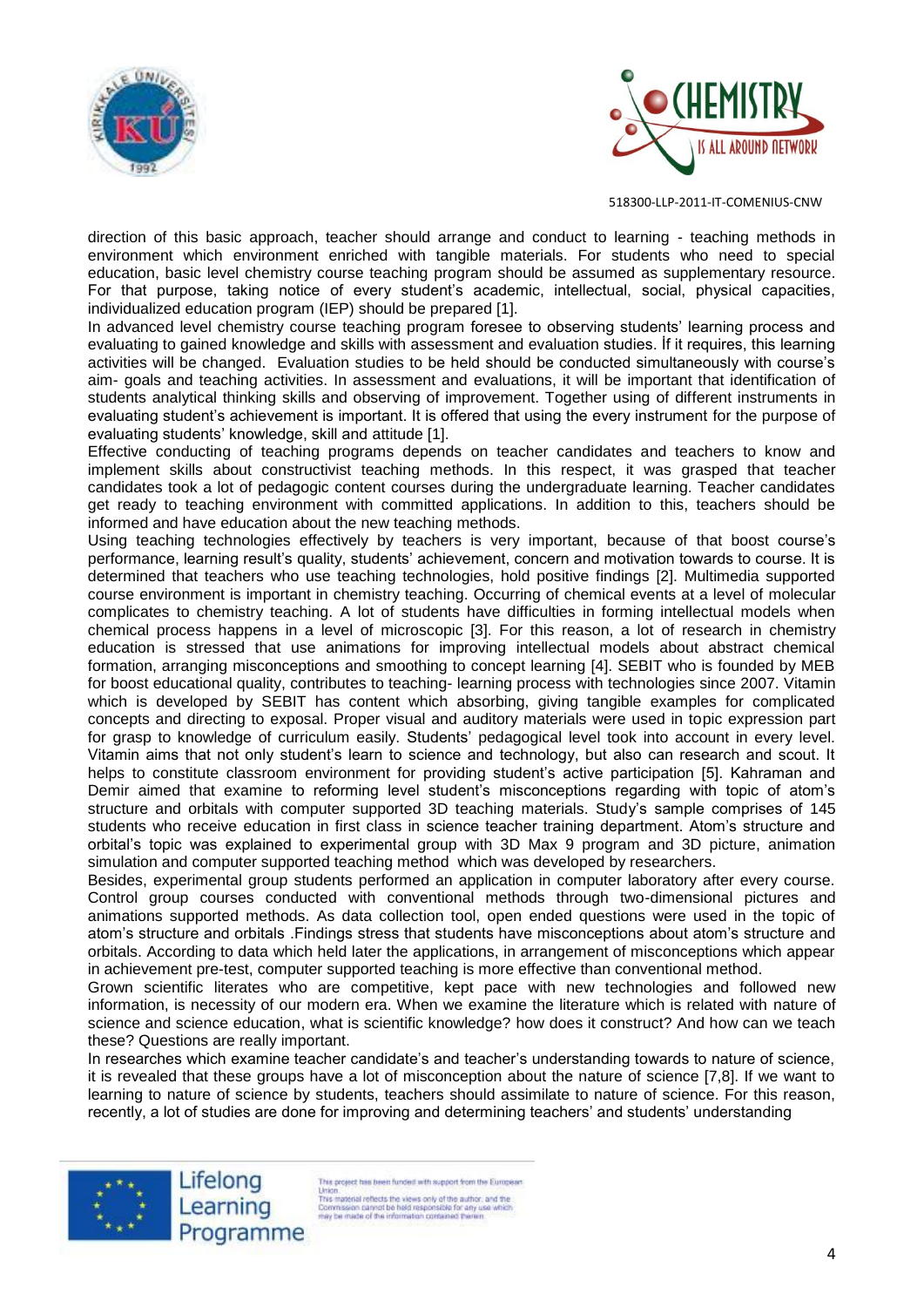



about nature of science. For constructing productive learning environment about nature of science, it is required that student's should work and gain data like scholar and should participate in predicting and supporting, discussing studies. It is known that curriculum, educator and student's parents want to grow their children with interrogator and reviewer manner. Growing the children as open minded and sceptic is very important in the world. From this point of view, argumentation based method is proper to constructive method for science teaching. When we examine the argumentation context, it is a method that based to interrogation, suspecting, analysis. It is the basic standard of argumentation that doing activities for improving students' skills towards to hypothesizing and testing to hypothesis. We present to Toulmin's argumentation modal (Toulmin, 1958) in the following [cited:9).

When we look to researches, it is identified that teacher candidates gained positive manner towards to argumentation. Besides, teacher candidates expressed that argumentation is very effective for gaining scientific thinking and interrogation skill in chemistry teaching, supporting meaningful learning and conceptual change, improving the understanding about nature of science, keeping the interest alive towards to course and supporting students to join learning process [9]. Students can participate in argumentations about nature of science and can gain experience. In Aydın's and Yılmaz's [10] study, they examined teacher candidates' understandings improving based on argumentation about nature of science. They formed an environment which students can discuss about argumentation experience as personal and small groups can make an inference about argumentation in science education. In the other example which was done by teacher candidates Rutherford and Thomson, they gained similar results in experiments of alpha particles' scattering , but, for explain their remarks they understand for explain the same observations, putting forward different hypothesis. It is focused in the activity that how belief and prior knowledge affected to interpreting to data, how argumentation use for affect to science sphere to valid assentation, effects of social-cultural factors in constructing process of knowledge. In the end of research, it is understood that chemistry teacher candidates have effective progress and changing. Argumentation in chemistry education positively affected to change of scientific knowledge, social constructing and creativity.

İnquiry-based learning approach is frequently used in chemistry education which is containing constructivist approach. İnquiry-based learning approach has been known as ıf a process how the creation of problem situations, make researches, as analyzed information. For this reason, we can see that student-centered learning and learning by experience are supported by this approach. Also, the ability to generate hypotheses and data identification skills is developed by inquiry-based learning activities. Generally, in this process, 5E learning model is used. This model has five levels such as input, discovery, description, expansion and evaluation [11]. In this model, in terms of the basic features of the steps it is possible to summarize.

- Engage: In this step, thanks to discussion condition or a short activity attention of students is drawn, thoughts of students are actuated, to new concepts are directed with old information.
- Explore: In this step, concepts are discovered how making observations, recording data, designing experiments and developing hypotheses.
- Explain: Under the guidance of teachers, students are explaining concepts which are explored by students; results are generalizable with use of principle and models.
- Elaborate: Information is expanded and information is adapted to the new environment by students.
- Evaluate: Students and teachers are rating some concepts which are explored by students [12].

When we research examined, we can see that scientific process skills and type of scientific process skills which are used by students are increased. Also we can say that science and technology lessons are saw more fun by students [12]. In a survey Temel and others [13] researched that effect of learning cycle model over students' level of the comprehension about reduction and oxidation. In addition, they researched that effect of this model over lower and higher level thinking skills. The sample group consists of 30 science teachers. In studies of teacher candidates before the application of the learning cycle model, especially in the lower-order thinking skills in the pre-test measure they can answer the questions correctly, that measure higher-order thinking skills questions they could not answer the fully revealed. Although oxidation-reduction of the subject in everyday life quite a lot of application area, we can say that the issue is quite abstract being, teachers these issues while learning rote learning are turning and daily living necessary connections theory



Lifelong Learning Programme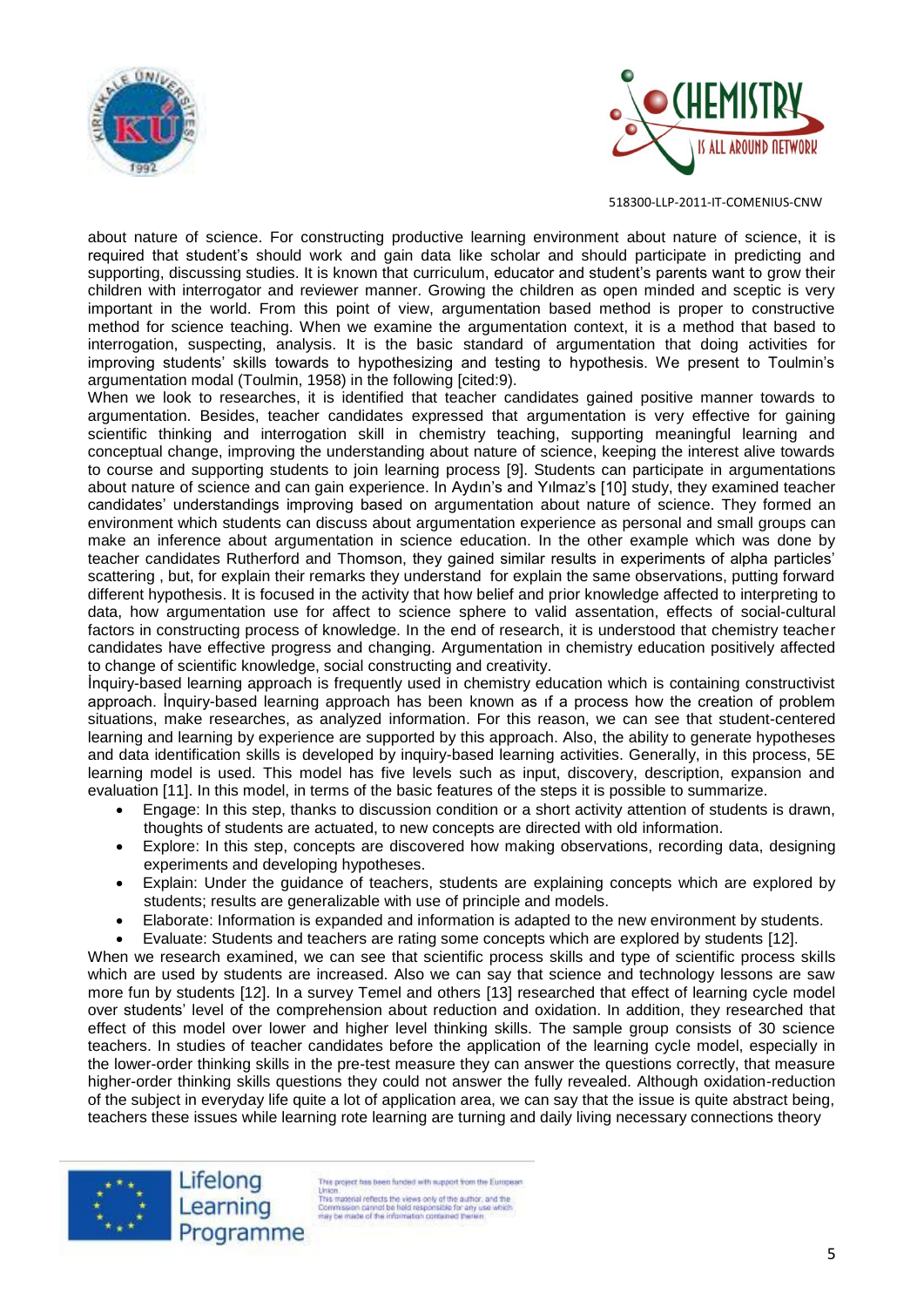



patches and fixes them inadequate to understanding and the low level of understanding to have to cause. Therefore there will be future teachers, we can offer especially teachers that they have insufficient understanding of the remedy; the issue of the establishment of links with everyday life should be able to develop higher-level thinking skills.

Analogies are one of the other methods in chemistry education. Analogies are often misconceptions are the preferred tool for troubleshooting in science education. Analogy, starting from a known concept is to find the unknown concept. There is a link between known and unknown. These links likening one thing is something else, a story or manner using or by doing experiments can be established [14]. Analogies which are an important teaching and learning tool Ekinci, Planters and Aydin [15] the learning and development of scientific ideas and concepts have been suggested to play an important role. When examining the research, the use of analogies, besides increasing student success is observed in removing misconceptions about the revealed positive results [16].

In Turkey, prepared according to the constructivist approach high school chemistry curriculum has been implemented from the year 2008-2009. Chin and Chia, constructivist learning theory learning and teaching process, one of the reflections of Problem Based Learning (PBL) is defined how students focus on real life problems and actively participating in the learning process of learning to perform in order to solve the problem [cited.17]. PBL is encourages to students identify problems and to develop an alternative perspective, encourages creative and critical thinking. Kuşdemir and others [17] in a study which 52 units in his study with the participation of Grade 10 students have examined that unit in chemistry for students the effects of in mixtures achievement, attitude and motivation. In this study, students involved in the study with a random sampling method, including experimental and control groups and this groups were divided into two groups. In the experimental group "mixes" unit was treated with problem-based learning model. Otherwise the same unit in the control group was treated to traditional model. In both groups have 9 weeks for processing. In study, for collect the data, achievement test, chemistry attitude scale, motivation scale and student ınterview form was used by researcher.

The results obtained from this study and the statistical studies, PBL 'are students' attitudes towards chemistry, chemistry issues and their motivation towards learning achievements in chemistry reveals that a positive impact. On the basis of the constructivist approach to science teaching program up by revision has increased that active participation in learning environments that provide students' course work on visual tools. One of the methods in question is the concept cartoons. Concept cartoons which are used in science education has emerged contemporary, innovative and student-centered method.

Result of the use of concept cartoons in science classes we can expect that students concentrating their attention to the lesson fun, images, and can discuss their views of learning and knowledge create configuration environment [18]. Concept cartoons consist of both use of visual stimulus and some texts which are in the form of speech and in the form of cartoon include some drawings which are reflecting events from everyday life [19]. When the research examined we can see that the concept cartoons with existing experiences of the students, they encounter new information inquiry, helping students in this direction has been determined that positively affect perceptions [19]. The result of one of the other survey, modular instructional design concepts used in the cartoon is positive related to the students' opinions and concept cartoons positive impact on learning is determined that provides the motivation [20].

Students and teachers learn together must be a structure how can be executed with success teamwork, problem solving skills, learning, and they assume the role of teachers and student researchers with more in the center. Students gained knowledge and skills that they can transfer legislative day, every day can be used for solving new problems they encounter have a structure which is considered the most appropriate method of teaching is one of the project-based learning methods [21,22]. Project-based learning is provide an understanding of the power how it is variable, relative and rapidly increasing knowledge, extremely limited time zones, technology-based learning environment and the individual, problem solving skills, analytical and critical thinking, research, may decide, taking responsibility and cooperation can work in an individual will make form enables us to [23]. Project-based learning, addressing the diversity of all students and is an excellent way to provide meaningful learning [24]. Project-based learning approach is an approach with an

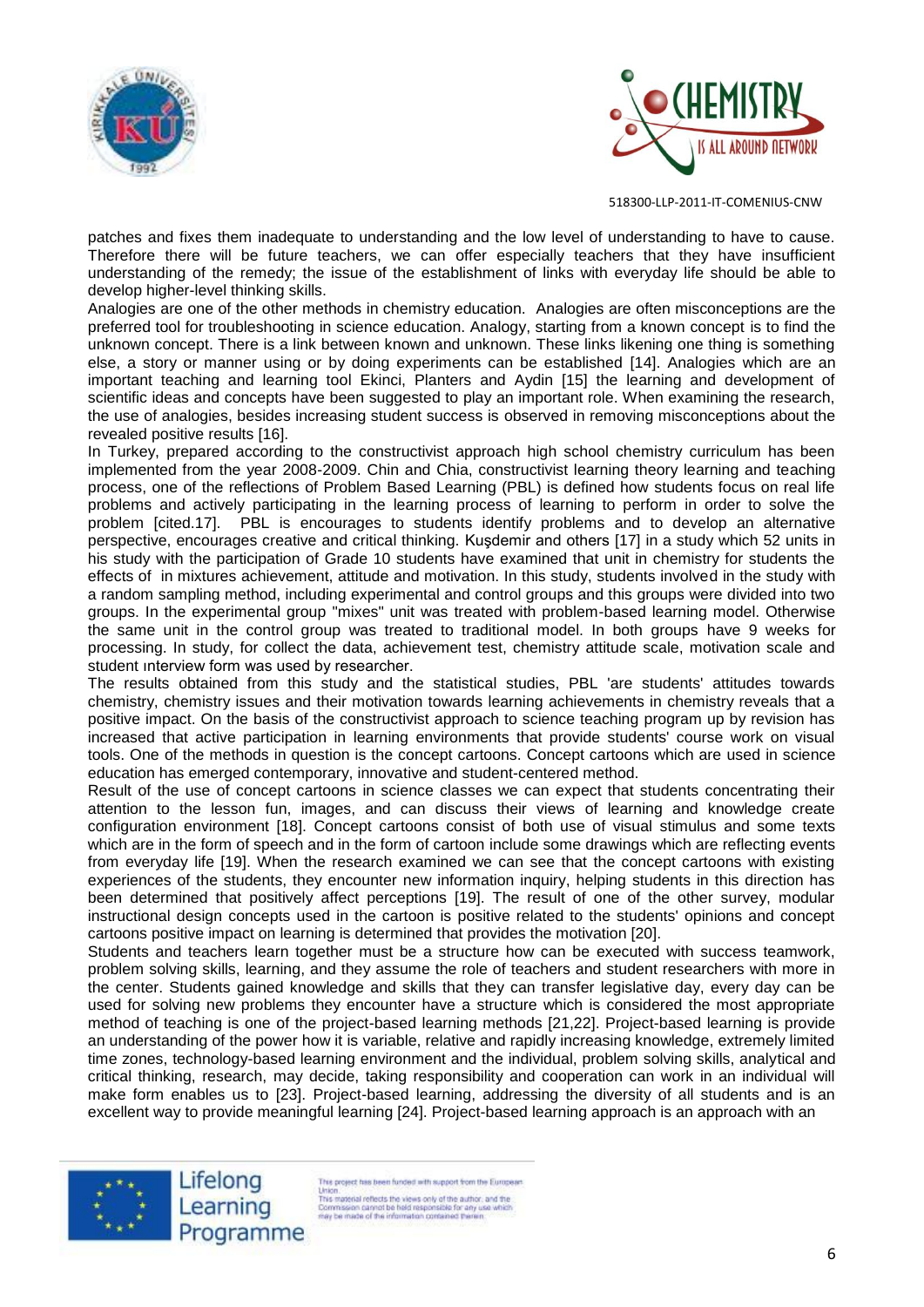



interdisciplinary approach. Students can find the opportunity to develop a combination of skills participating in projects and projects by implementing the language of mathematics, art history, from science to technology in all areas [25].

#### **3.2 Evaluation of experience**

In general, students in the successful application of the following conditions is observed that the emphasis for the development;

- Students in correcting the misconceptions and concepts to facilitate teaching.
- Students are able to undertake research and discovery.
- Students can develop positive insights into nature of science.
- Students can be tested to develop the ability and hypotheses.
- Development of students' scientific thinking and questioning skills.
- Ensuring active participation of students in the learning process
- Development of students' learning by doing
- Students develop the ability to connect with everyday life.
- Students of abstract concepts embodied in facilitating
- Development of students' higher-order thinking skills
- Students' ability to communicate in to access information from known to unknown.
- Development of students positive attitudes and motivation to chemistry education

## **4. The Impact of the Project on Successful Experiences**

#### **4.1 Workshop**

The workshop about successful experience was held in Education Faculty of Kirikkale University in 2th April, 2014. Murat Demirbaş, Abdullah Anıl Hoşbaş, Erdem Hareket, Elif Tuğçe Karaca, Ömer Faruk Şen, Nazmiye Başer, Şengül Akıncı, Hüseyin Miraç Pektaş, Nilgün Solak, Tuğçe Aydın, Merve Aydoslu were attended the meeting. It was mentioned to get students to have scientific understanding so that they can be scientific literate individuals. Moreover, it was argued that the weak parts of the recently developed and applied science education program. In order to use science education program efficiently, teacher have to use new teaching approach.

It was discussed how to use concept cartoon for effective science teaching and also sample of cartoon maps were criticized. Moreover, it was emphasized that new analogies had to use effectively in science teaching. It was explained that conceptual learning would be more meaningful. It was underlined that laboratories had to be use in chemistry education in a effective way and also it was important the type of laboratory activities which got student to be active had to be selected. Moreover, it was said that content of science teaching had to be connected with daily life experience while science teaching activities. On the other hand, using multimedia and computer materials gave student opportunities to have meaningful learning. The meeting was concluded with the example activities of solution recommendation about science teaching.

#### **4.2 Testing of ICTs**

The 3dMolSym [\(http://www.chem.auth.gr/chemsoft/3DMolSym/Index.htm\)](http://www.chem.auth.gr/chemsoft/3DMolSym/Index.htm) applications taken place in website of the effective use of teaching material were selected. The applications consisted of chemical reactions, chemical structure of the molecules, the molecules off the formula, bond structure, symmetry drawing. After using the application science teacher candidates:

- Drawing molecular symmetry structure
- Showing the bond structure
- Observe the molecule structure in 3D and doing sample activities
- Determine the closed formula of molecule

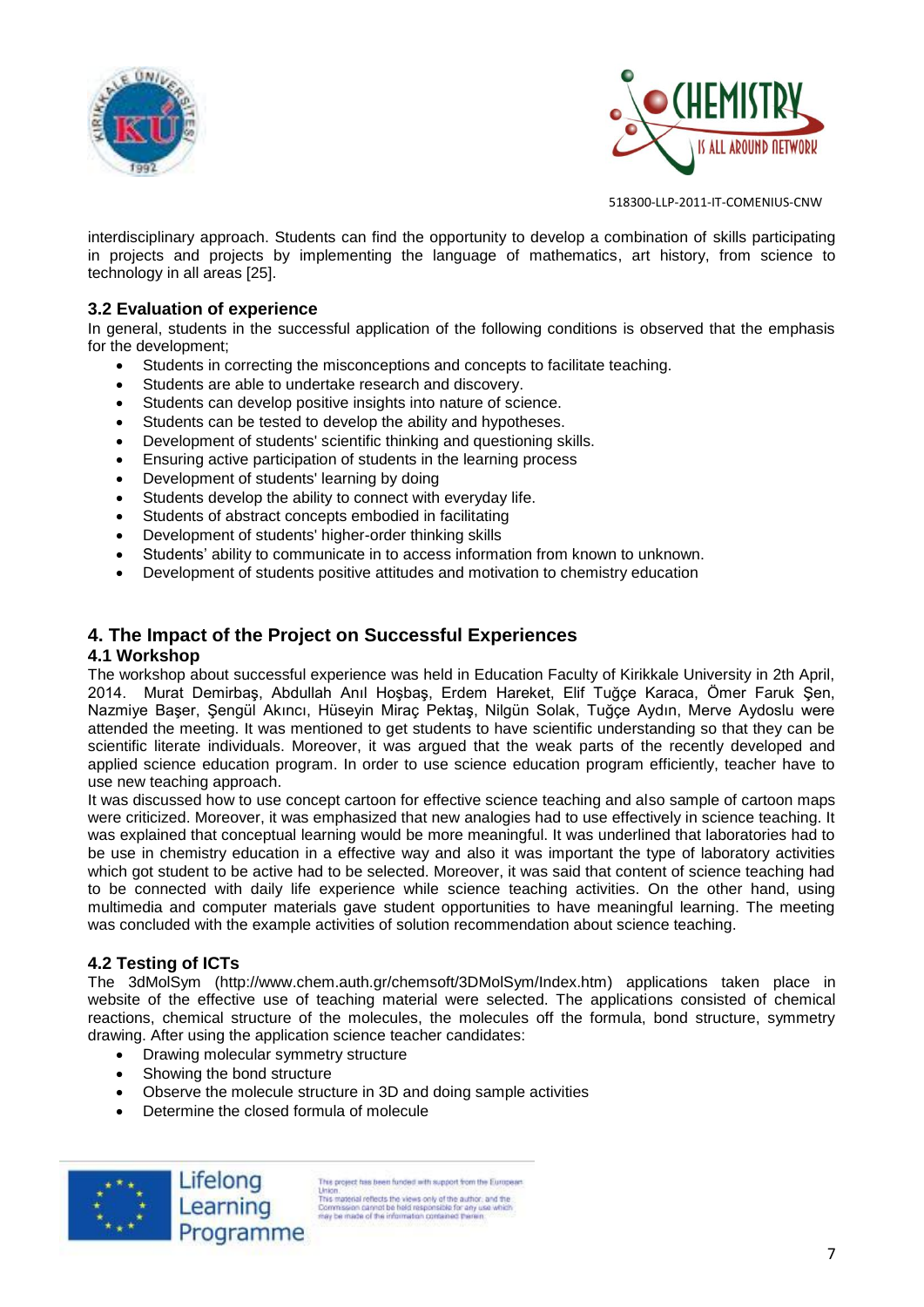



The content in used the study:

- There are activities to show the molecule structure in 3D
- Student can show the properties of the molecules with constructing 3D shape of molecule.
- There is so much detail information about molecule structure.

18 science teacher candidates in Education Faculty of Kirikkale University in 2013-2014 teaching years participated in the study.

The study was carried out mainly in the following steps.

- Firstly, teachers are given information about the work to be done.
- 3D simulation program are examined, 5 open-ended questions was prepared as a measuring tool. This measurement tool was given to students as a pre-test before the study and then 3D simulation software and applications have been used.
- Some formula of molecules, bond structure and symmetry properties were investigated.
- Students had the opportunity to practice them in their computers.
- At the end of the study, the measurement tool has been applied as a post test.
- Results were compared between the two applications.
- In addition, students are opinions about the application also given in the study.

It was clear that there was a positive result of 3D activities in creation of closed formulas of molecules, bond structure and drawing symmetry of molecules when the result was criticized.

The opinions of students about the activities;

- Remind old information (2 students)
- Chemistry is useful to learn (students)
- Embody the topics (4 students).
- Visualize the subiect (9 students)
- Provide practice. (1 students)
- Provide easy to understand (7 students)
- Provide permanent learning (6 students)
- Show mistakes. (8 students)
- Provide feedbacks (5 students)

Teacher candidates stated that they liked 3D applications; it helped to better understand the content. Also, they expressed hat student could get meaningful understanding with use of 3D applications.

# **5. Results**

Science education programs in each country renews every day for effective teaching. Different teaching approaches are given place in education programs with the result of recently applied studies. In Turkey, it is seen that done a lot of work in this area. The teaching approach which made meaningful learning takes place in the studies. Students in chemistry lesson are required to exhibit the behavior which:

- Have a positive attitude towards chemistry course
- Have Basic level of background information for chemistry courses
- Have science process skill
- Work in a group efficiently
- To be responsible
- Have a positive attitude towards the nature of science

In this regard, many the implementation of new teaching methods are used in the academic environment, the results are analyzed. One of them is the application of computer-aided teaching chemistry in practice, students can be found in effective learning environment with simulations while using computer based activities. Moreover, students put forth the grounds to prove their ideas in argumentation based application. Therefore, Students will be able to understand how to construct scientific information. Students are actively involved in scientific studies in inquiry based teaching. Also, students perform a more permanent conceptual



his project has been funded with support from the European Union.<br>This material reflects the views only of the author, and the<br>Commission cannot be hild responsible for any use which<br>may be made of the information contained therein<br>may be made of the information contained therein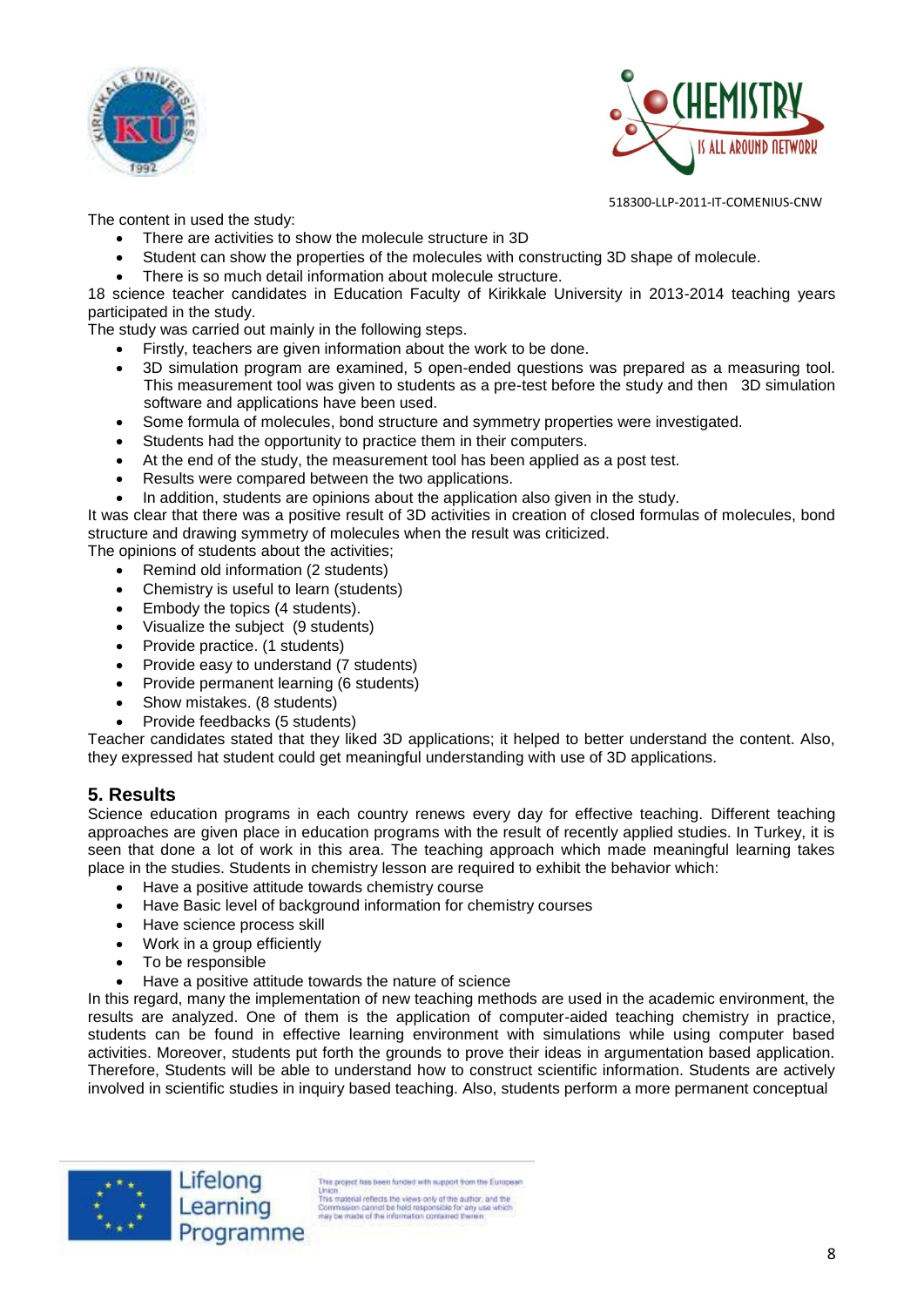



learning with the use of analogies in teaching. With Project-based teaching practices and students can work on projects and they can construct new designs.

It can be stated that the teaching method based on constructivism could get students achieve meaningful learning. İt is clear that there are affective result of using 3D simulations teaching materials which developed in the project in the chemistry teaching. Therefore, the activities that makes student to be active in lesson are required. So, planning of in service teacher training program effectively ensure the desired level of education.

## **6. Reference:**

- [1] MEB(2013) Ortaöğretim Kimya Dersi Öğretim Programı (9.10.11 ve 12. Sınıflar), Ankara.
- [2] Yıldırım, N., Er-Nas, S. & Ayas, A. (2009). Kimya Öğretmen Adaylarının Öğretim Teknolojilerini Kullanabilme Durumlarına İşbirlikçi Öğrenmenin Etkisi Necatibey Eğitim Fakültesi Elektronik Fen ve Matematik Eğitimi Dergisi (EFMED) 3(1), 99-116.
- [3] Yang, E., Andre, T., Greenbowe, T. J., & Tibell, L. (2003). Spatial ability and the impact of visualization/animation on learning electrochemistry. International Journal of Science Education, 25(3), 329-349
- [4] Daşdemir, İ., Doymuş, K., Şimşek, Ü. & Karaçöp, A. (2008). The Effects of Animation Technique on Teaching of Acids and Bases Topics. Türk Fen Eğitimi Dergisi, 5 (2), 60-69
- [5] Pekdag, B. (2010). Chemistry learning alternative routes: Animation, simulation, video, multimedia. Journal of Turkish Science Education, 7(2), 79–110.
- [6] Kahraman, S. & Demir, Y. (2011). Bilgisayar destekli 3D öğretim materyallerinin kavram yanılgıları üzerindeki etkisi: Atomun yapısı ve orbitaller, Erzincan Eğitim Fakültesi Dergisi, 13(1), 1-16.
- [7] Yakmacı, B. (1998). Science (biology, chemistry and physics) teachers' views on the nature of science as a dimension of scientific literacy. Yayınlanmamış Master Tezi, Boğaziçi Üniversitesi, İstanbul, Türkiye
- [8] Taşar, M. F. (2003). Teaching history and the nature of science in science teacher education programs. Pamukkale Üniversitesi Eğitim Fakültesi Dergisi, 7 (1), 30-42
- [9] Tümay, H., & Köseoğlu, F. (2011). Kimya Öğretmen Adaylarının Argümantasyon Odaklı Öğretim Konusunda Anlayışlarının Geliştirilmesi. Journal of Turkish Science Education, 8(3). 105-119.
- [10] Tümay, H. & Köseoğlu, F. (2010). Bilimde Argümantasyona Odaklanan Etkinliklerle Kimya Öğretmen Adaylarının Bilimin Doğası Hakkındaki Anlayışlarını Geliştirme. G.Ü. Gazi Eğitim Fakültesi Dergisi, 3(859-876).
- [11] Wilder, M. & Shuttleworth, P. (2005). Cell inquiry: A 5E learning cycle lesson. Science Activities, 41 (4), 37–43.
- [12] Yaşar, Ş. & Duban, N. (2009). Sorgulamaya dayalı öğrenme yaklaşımına yönelik öğrenci görüşleri. Elementary Education Online, 8(2), 457-475.
- [13] Temel, S., Özgür, S.D., & Yılmaz, A.(2012). The effect of learning cycle model on preservice chemistry teachers' understanding of oxidation reduction topic and thinking skills, Necatibey Faculty of Education Electronic Journal of Science and Mathematics Education, Cilt 6 Sayı 1, 287-30.
- [14] Geban, Ö., Ertepınar, H. & Topal, T. (1999). Asit-baz konusu ve benzeşme yöntemi. III. Fen Bilimleri Sempozyumu. M. E. B. ÖYGM.
- [15] Ekinci, E., Ekinci, E. & Aydın, F. (2007). Fen bilgisi derslerinde benzeşimlerin (analoji) kullanılabilirliğine ilişkin öğretmen adaylarının görüşleri ve örnekleri. Ahi Evran Üniversitesi Kırşehir Eğitim Fakültesi Dergisi, 8 (1), 95-113.
- [16] Şendur, G., Toprak, M. & Pekmez, E. Ş. (2008). Buharlaşma ve Kaynama Konularındaki Kavram Yanılgılarının Önlenmesinde Analoji Yönteminin Etkisi. Ege Eğitim Dergisi 2008 (9) 2: 37-58.
- [17] Kuşdemir, M., Ay, Y. & Tüysüz, C. (2013). Probleme dayalı öğrenmenin 10. sınıf "karışımlar" ünitesinde öğrenci başarısı, tutum ve motivasyona etkisinin incelenmesi, Necatibey Eğitim Fakültesi Elektronik Fen ve Matematik Eğitimi Dergisi, 7(2), 195-224



Lifelong

Learning

Programme